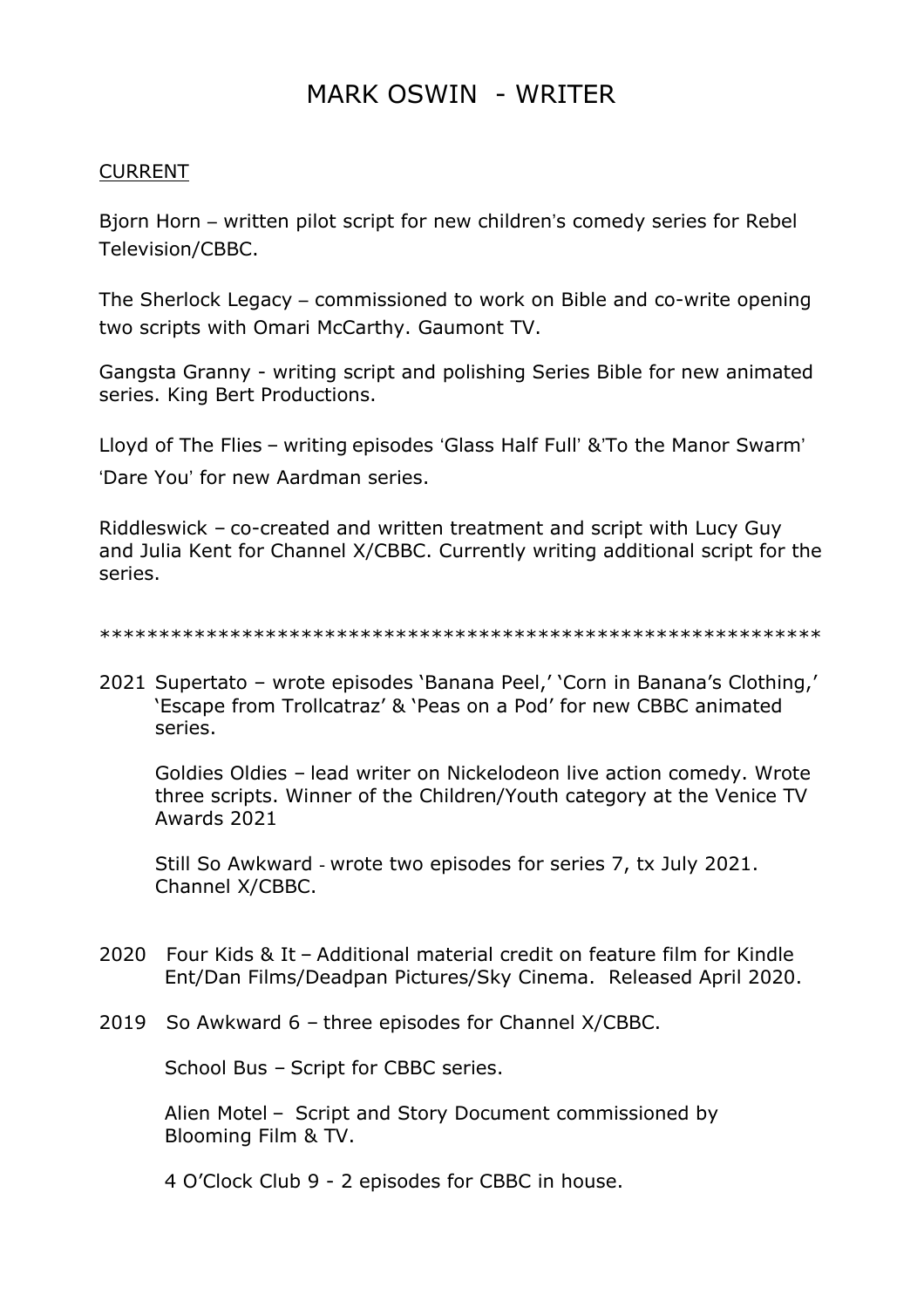Pub - pitch document for Rollem.

2018 So Awkward 5 - 2 episodes for Channel X/CBBC. TX Nov/Dec 2019.

Hunter Street 3 - 3 episodes for Blooming Film & TV.

4 O'Clock Club 8 - 2 episodes for CBBC in house.

Young Bear Grylls - 2 episodes for Platinum Films Ltd.

 Four Kids and It - Third Revisions on script for feature film. FKAI Productions.

Redshirt 1 – Animated series, script written for CBBC.

Stunt Academy – written pitch for Kindle Entertainment.

2017 4 O'Clock Club 7 – 2 episodes. CBBC in house.

 \*Danger Mouse 2 – 4 episodes, plus a script polish, CBBC/Fremantle.

So Awkward 4 – two episodes for Channel X/CBBC

 Poppy Hopkins and the Magical Detective Agency – rewrite for Nickelodeon single film.

Q – written pitch for Kindle Entertainment.

2016 4 O'Clock Club 6 – 3 episodes, CBBC in house CBBC in house

4 O'Clock Club 5 – 3 episodes, CBBC in house

Hank Zipzer 3 – 2 episodes. Kindle Entertainment for CBBC

 So Awkward - Series 1-3, 5 episodes, plus 10 script polishes, Channel X for CBBC

Aardvark - Non TX pilot for CBBC with Trygve Wakenshaw.

The Lie – comedy thriller in development with Retort/Jon Rolph

2015 Hank Zipzer 2 –1 episode. Kindle Entertainment for CBBC

4 O'Clock Club 4 – 2 episodes. CBBC in house.

Horrible Science – 1 episode, Toff Media & Hat Trick for CITV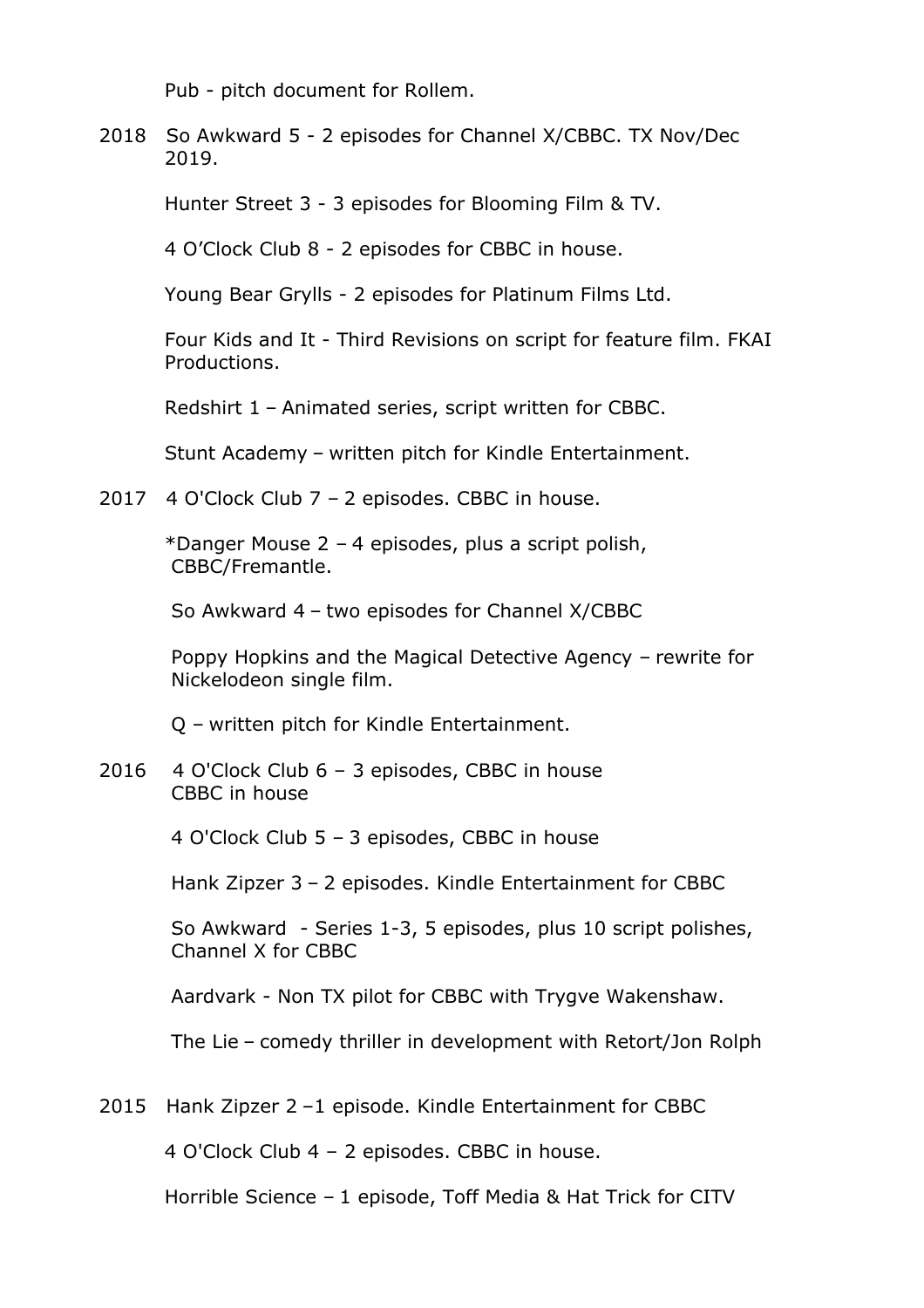\*Danger Mouse – Series 1, 4 episodes. Episode 3,

 'Greenfinger' was nominated in the Best Children's TV Episode Category at the 2017 WGGB Awards and won them the Writing For Animation award at the Manchester Animation Festival 2016. Mark and James were also nominated in the Best Writer category of The Royal Television Society Awards for their work on this series.

2014 All At Sea – 1 episode, CBBC in house

Hank Zipzer – Series 1, 1 episode

\*Strange Hill High 2 – 3 episodes BBC/Freemantle for CBBC

4 O'Clock Club 3 – 2 episodes CBBC

2013 \*Strange Hill High – Series 1, 3 episodes BBC/Freemantle for CBBC

4 O'Clock Club 2 –2 episodes for CBBC

2012 \*The Revolting World of Stanley Brown – Lead writer, Retort for CBBC

4 O'Clock Club – Series 1, 2 episodes CBBC

- Doppelganger Script Editor, pilot in development with Kindle Entertainment
- Wannabees Script Editor, pilot in development with Kindle Entertainment
- \*Scream Street Development and pilot script, Coolabi for CBBC

- 2011 Woken In-house sitcom pilot for CBBC
- 2010 \*Hotel Trubble Series 2, 1 episode and polish on final 5 episodes BBC in house for CBBC

\*Activists – Sitcom pilot in development with Green Inc for BBC3

Teen Spirit – Development and pilot script, Kindle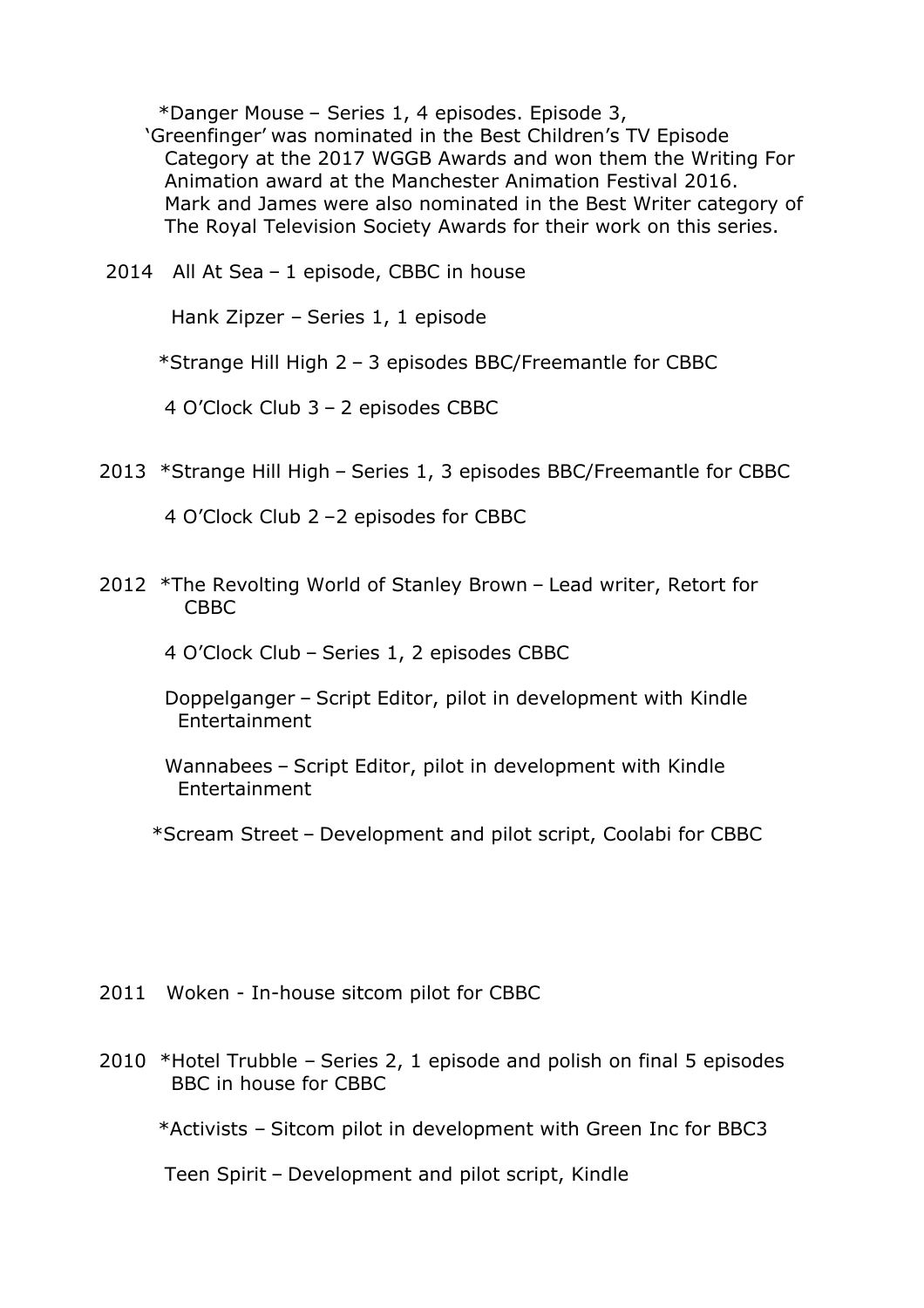- 2009 \*Jinx 4 episodes, plus 2 polishes, Kindle Entertainment for CBBC \*Summer in Transylvania – The Foundation/RDF for Nickelodeon \*Jigsaw – Sitcom pilot in development with Channel X for BBC3
- 2008 \*My Spy Family Kindle Entertainment for Cartoon Network/ Boomerang

 \*Trexx & Flipside – With Reginald D Hunter, Hanrahan Media for BBC3

- 2007 Placebo Starring Maxine Peake & Katy Brand, BBC Comedy North for BBC3
- 2006 \*Fork Sitcom pilot in development with Celador for BBC
- 2005 \*Skin Deep Comedy Lab sitcom, Celador for Channel 4
- 2003 \*Facing Up ITV pilot with Mark Heap, Samantha Janus & John Thompson, Celador
- 2002 \*Trevor's Hatch (RI:SE) Writer/Director/Animator, Sky/Princess for Channel 4
- 2001 \*Pop Pensioners 2050 In-house animated sketches for TOTP+
- 2000 11 O'Clock Show Web segment writer and designer, Talkback for Channel 4 \*Weird, Bad & Ugly – Script Consultant, United Wildlife/Survival for Channel 5
- 1999 \*Whitehorn Sitcom in development with, United Film and Television for BBC
- 1998 \*Pop Spoofs Writer/Performer, Sketches for Paramount Comedy Channel